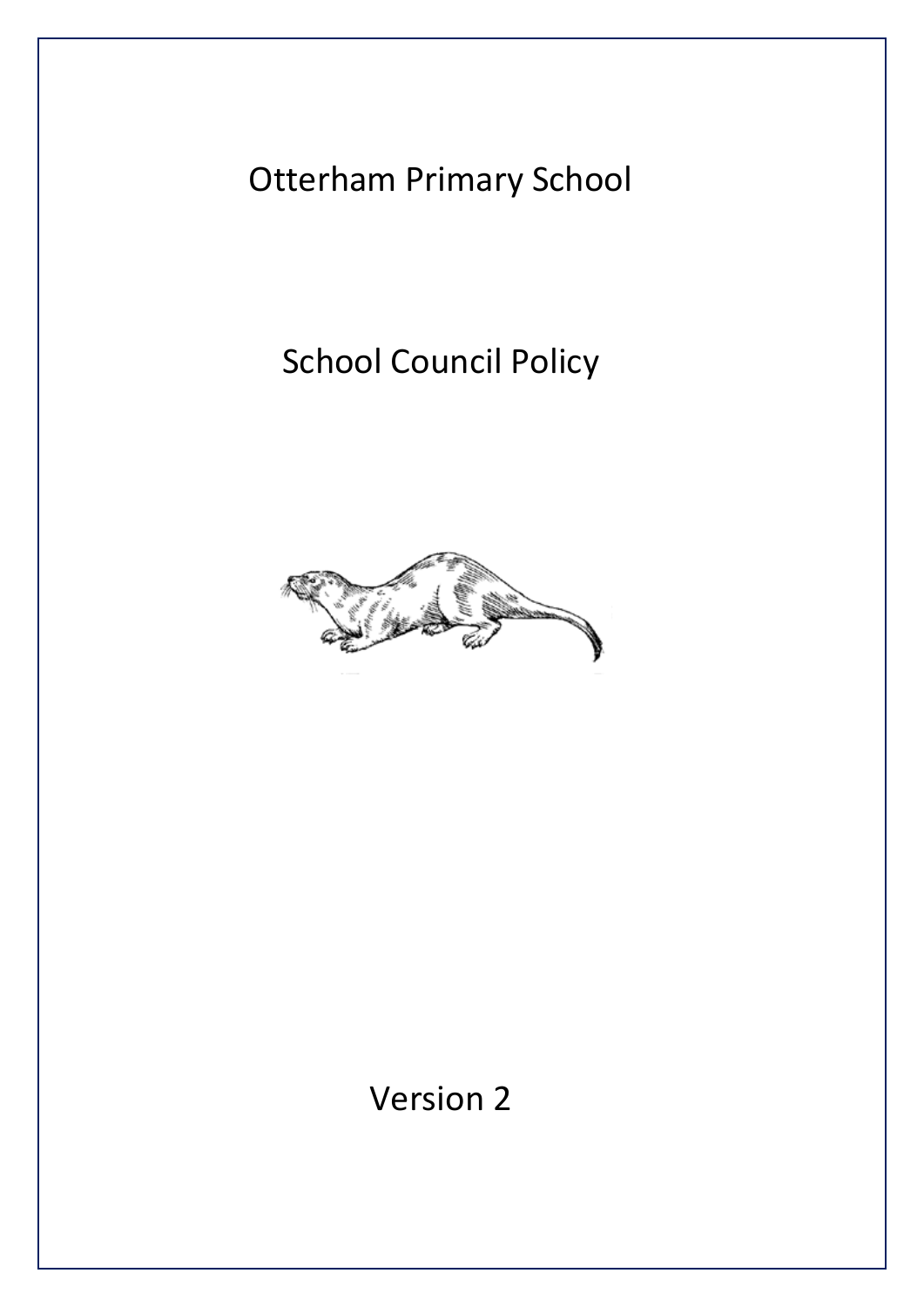## **School Council Policy**

### **1. Mission statement**

The purpose of having a school council is to encourage:

- Citizenship, democracy, fairness, rights and responsibilities of all children in the school.
- The opportunity to work considerately, fairly and cooperatively using democratic procedures to make and implement decisions in areas which affect their lives in and outside of school.
- Children have a means to express their ideas and opinions on issues in school which affect them and those around them.
- Children to have an opportunity to have an input on school policy.
- Children to work and learn together, and to play a positive role in their local and wider community.

### **2. Members of the school council**

**2.1** There will be 1 child selected from each year group (R- 4) and 2 children from Y5 and Y6. Mrs Ward will act as the school council link teacher.

**2.2** To become a school council member, children need to explain why they wish to be on the school council in front of their class. The class will then anonymously vote for who they believe will best represent them. Elections will be held at the end of each academic year, as this allows the future school council members to shadow current members.

### **3. Positions within the school council**

**3.1 Chairperson:** The chairperson will lead and run all discussions, and ensure that all members of the council who wish to speak have the opportunity to do so. The chairperson will also discuss matters with the head teacher and bring along any additional notes to discuss for future meetings.

**3.2 Secretary:** The secretary will minute the meetings, noting down any decisions or actions that need to be carried out.

**3.3a Class representatives:** The school council members in each year group have a direct responsibility to:

- Attend all meetings where possible.
- Bring the opinions and ideas of their class to the meeting.
- Share their peers' opinions and ideas to the school council, even if these ideas differ from their own.
- Report the minutes from the meeting to their class, on (at least) a fortnightly basis.
- Help out when necessary e.g. running events, fundraising.
- Be available and welcoming to all children and to encourage new ideas.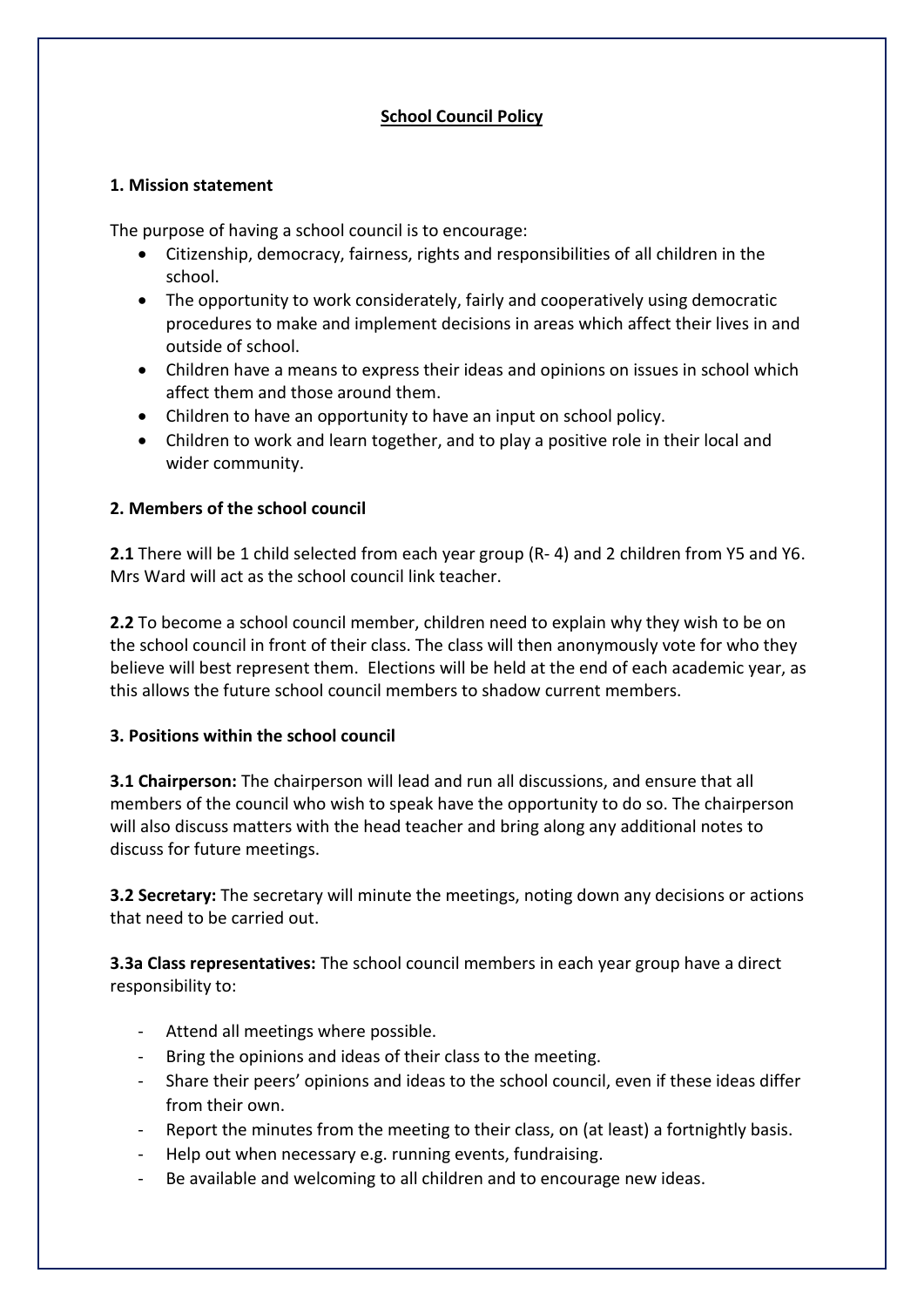Organise and run events e.g. charity

### **3.3b Class representatives tour guides:**

Some children on the school council will be offered training to be a tour guide. These children will have a training session with the head teacher to ensure that they know what they need to do and say when showing people around the school. These children may be taken out of lessons to show prospective children/staff members and visitors around the school.

## **3.4 The link teacher:**

The link teacher's role is to facilitate the smooth running of the meetings. The link teacher will take care not to dominate the meeting, and will only intervene when appropriate. The link teacher will:

- Discuss with the school (during assembly) when children can elect to become school council members.
- Train school council members to run meetings independently.
- Act as a link between the school council, the SLT and the school governors.
- Provide support on writing with the agendas and minutes.
- Be at meetings to give advice and feedback when necessary.
- Oversee events and ensure they run smoothly.

## **3.5 All children in the school:**

All children in the school will:

- Elect children in their class who they feel will make the best class representatives.
- Express their opinions and ideas about school council decisions and issues they would like them to discuss.
- Listen to feedback from school council meetings given by their class representatives.
- Participate in events which the school council may organise.

# **3.6 Class teachers:**

Class teachers will support the school council by:

- Organising the election of the class representatives for their class at the end of the academic year.
- Allowing the class representatives to attend school council meetings.
- Allowing time for class representatives to feedback about the meetings.
- Encouraging children in their class to understand the key concepts of citizenship, fairness, democracy, co-operation, rights and responsibilities so that they feel involved with the school council and recognise the benefits of the school council.

### **4. School council meetings**

The school council will aim to meet every fortnight.